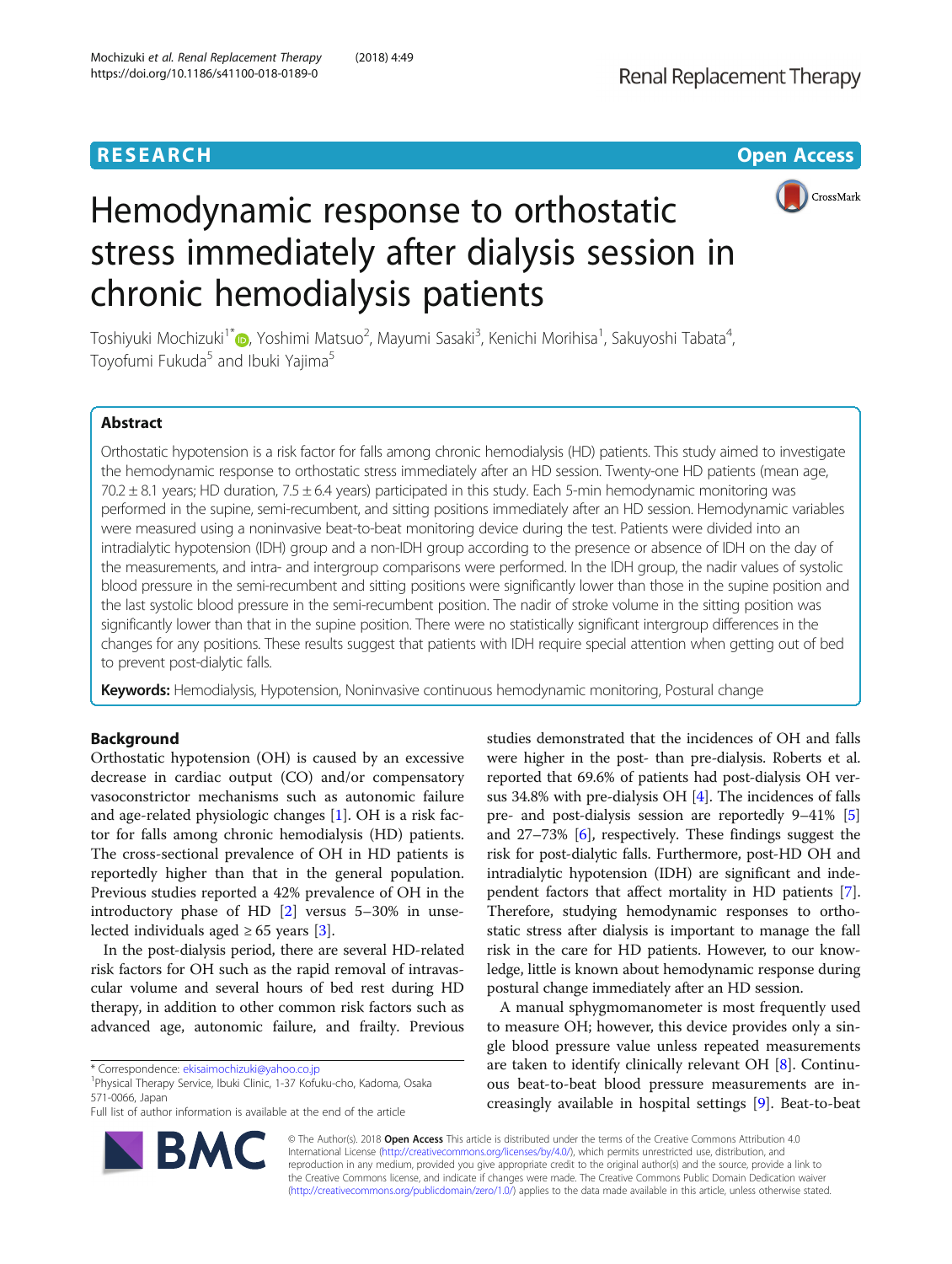methods have been validated against intra-arterial recordings, meet acceptable criteria for bias and precision [[10\]](#page-5-0), and identified a higher prevalence of OH than sphygmomanometry [[11\]](#page-5-0). Furthermore, beat-to-beat technology is reportedly more effective for detecting OH and discriminating blood pressure responses in fallers and non-fallers compared to intermittent manual sphyg-momanometer assessments [\[12\]](#page-5-0).

This study aimed to investigate hemodynamic responses to orthostatic stress immediately after an HD session using continuous beat-to-beat blood pressure measurements. We hypothesized that the decreases in blood pressure upon orthostatic stress immediately after an HD session would be larger in patients with IDH than in those without IDH.

## **Methods**

## Patients

This observational study was conducted in a single dialysis center (Ibuki Clinic, Osaka, Japan). Twenty-five HD patients (mean age,  $70.8 \pm 8.6$  years; male/female ratio, 10/15) who underwent maintenance HD three times a week at Ibuki Clinic, Osaka, Japan, participated in this study. None of the patients had common risk factors for falls such as gait disorder, visual impairment, or neurologic disease [\[13\]](#page-5-0), and all were able to walk into the clinic unassisted and had a history of hypotensive episodes immediately after HD session within the previous year. We excluded patients with severe heart disease (New York Heart Association III or IV) or peripheral artery disease (Fontaine III or IV) as well as those with neurological diseases that induce OH.

This study was approved by the Ethics Committee of Mukogawa Women's University, and written informed consent was obtained from each participant after a detailed explanation of the study protocol was provided.

## Demographic and clinical characteristics

The demographic and clinical characteristics obtained from patients' medical records included age, sex, body mass index, presence of underlying diabetes mellitus (DM), HD vintage, dry weight, cardiothoracic ratio, left ventricular ejection fraction (LVEF) by echocardiography, and hemoglobin (Hb), hematocrit (Ht), blood urea nitrogen, creatinine, albumin (Alb), total cholesterol, triglyceride, high-density lipoprotein cholesterol, and C-reactive protein levels in a blood sample obtained before HD. Serum B-type natriuretic peptide (BNP) level was measured before and after the HD session. Parameters concerning arterial stiffness included ankle-brachial index (ABI), toe-brachial index, brachial-ankle pulse wave velocity, and skin perfusion pressure. The body fluid removal rate (%) during the HD session was assessed according to the following equation: body fluid

removal rate (%) = (pre-dialysis body weight − post-dialysis body weight)/post-dialysis body weight  $\times$  100 [\[14](#page-5-0)].

## Study protocol

Hemodynamic monitoring was performed on the day of the HD session after a 1-day interval at the timing of getting out of the dialysis bed for returning home. Arterial blood pressure was recorded every 30 min during the HD session by the cuff method with an automatic blood pressure monitor. IDH was defined as a decrease of ≥ 20 mmHg in systolic blood pressure (SBP) during the HD session [\[15\]](#page-5-0). Patients were divided into an IDH group and a non-IDH group according to the aforementioned definition of IDH on the day of the measurement.

Immediately after the HD session and detachment of the dialysis circuit, subjects were maintained in the supine position in the dialysis bed for 5 min and then passively moved into a semi-recumbent position by repositioning the head of the bed to 60° and maintained the position for 5 min (semi-recumbent position phase). Next, the subjects were asked to move unassisted into a chair placed beside the dialysis bed and remain there for 5 min (chair sitting position phase). Each postural change occurred within 10 s.

## Hemodynamics measurement

During the aforementioned postural changes, we continuously recorded noninvasive beat-to-beat arterial blood pressure (Portapres, Finapres Medical Systems, Amsterdam, The Netherlands) from the pointer or middle finger of the hand without vascular access. The finger cuff of the Portapres was sized to each participant per the manufacturer's specifications after a calibration procedure. Participant height, weight, and age were entered before starting the device to ensure accurate determination of stroke volume (SV) and CO using the Modelflow algorithm (Modelflow, TNO Biomedical Instrumentation, Amsterdam, The Netherlands) [[16](#page-5-0)]. A hydrostatic height correction sensor was placed at the level of the heart to compensate for any hand movements relative to the heart that could impact the blood pressure recordings.

## Assessment of hemodynamics

SBP and diastolic blood pressure (DBP) were derived from the arterial pressure waveform. Heart rate (HR) was computed as the inverse of the inter-beat interval and expressed as beats per minute. Beat-to-beat left ventricular SV was estimated by modeling flow from the arterial pressure waveform (16). CO was the product of estimated SV and HR. Total peripheral resistance (TPR) was computed by mean blood pressure at the heart level divided by the computed CO.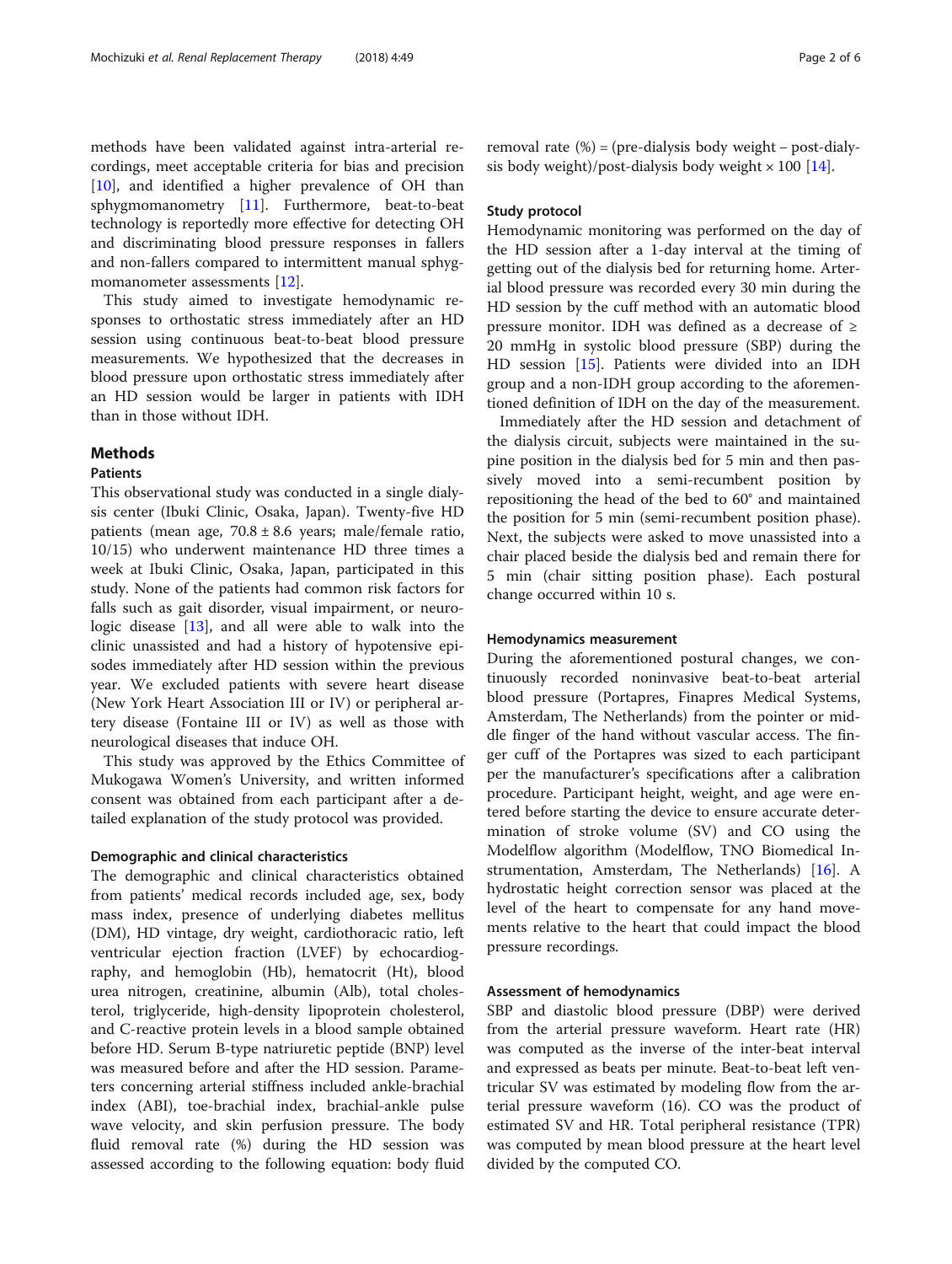## Data processing

The data were exported to Microsoft Excel spreadsheets with BeatScope software using the 5-s average method [[9\]](#page-5-0), which was reported to show the best association with fall history using various mean times.

## Outcome measures

SBP measurements at the following time points were analyzed:

- 1. Baseline: SBP of the final 5-s average of the supine position phase before the semi-recumbent position phase
- 2. Semi-recumbent nadir: the lowest 5-s average SBP obtained within the first 3 min of the semi-recumbent position phase
- 3. Semi-recumbent recovery: SBP of the final 5-s average of the semi-recumbent position phase before the chair sitting position phase
- 4. Sitting nadir: lowest 5-s average SBP obtained within the first 3 min of the chair sitting position phase

Values for DBP, HR, SV, CO, and TPR at the same time point of SBP obtained according to the above definition were used in the analysis. Data acquired during postural changes were excluded to avoid any effect from body motion.

## Statistical analysis

Values for SBP, DBP, HR, SV, CO, and TPR between each time point were analyzed by two-way analysis of variance with the repeated measures or Kruskal-Wallis and Bonferroni test as the post hoc test in each group. The two groups in each time point were compared using an unpaired  $t$  test or the Mann-Whitney test after converting to the difference from the baseline values (i.e., ΔSBP, ΔDBP) and percentage changes relative to the baseline values (i.e., %HR, %SV, %CO, %TPR). Clinical characteristics in each group were compared using an unpaired  $t$  test or the Mann-Whitney test or chi-square test. Values are shown as mean ± SD. P values < 0.05 were considered statistically significant. All statistical analyses were performed using IBM SPSS version 19 (IBM Japan Inc., Tokyo, Japan).

## Results

## Clinical and demographic characteristics

We evaluated 21 patients (mean age,  $70.3 \pm 8.0$ ; male/female ratio, 9/12); three patients were excluded before the hemodynamic monitoring because of discomfort including nausea just after the HD session. In the three patients, SBP decreased by  $\geq$  20 mmHg in two patients and by < 20 mmHg in one patient during the HD session. Another patient was excluded because of syncope with SBP decrease of  $\geq 20$  mmHg during the HD session. The underlying kidney diseases were diabetic nephropathy ( $n = 15$ ), chronic glomerulonephritis ( $n = 4$ ), polycystic kidney disease  $(n = 1)$ , and chronic nephritis  $(n = 1)$ . The body fluid removal rate during the HD in all participants was < 5%. No patient was administered midodrine to prevent IDH before and during the HD session or complained of hypotensive symptoms including dizziness and faintness during the hemodynamic monitoring. Eleven patients were categorized into the IDH group, and the other 10 were categorized into the non-IDH group.

Clinical and demographic characteristics for each group are shown in Table [1](#page-3-0). Hb and Ht levels in the IDH group were significantly higher than those in the non-IDH group ( $P = 0.009$  and  $P = 0.033$ , respectively). The mean Alb level in the IDH group was significantly lower than that in the non-IDH group  $(P = 0.040)$ . There were no significant intergroup differences in cardiac function markers or body fluid removal rates (Table [2](#page-3-0)).

## Hemodynamics during postural changes

The changes of hemodynamic parameters between each time point are shown in Fig. [1](#page-4-0). SBP for semi-recumbent nadir in the IDH group were significantly lower than those for baseline and semi-recumbent recovery. The SBP for sitting nadir in the IDH group was significantly lower than that for semi-recumbent recovery. The SV for sitting nadir in the IDH group was significantly lower than that for baseline.

There were no statistically significant intergroup differences between the two groups in changes at any time point.

## **Discussion**

In the present study, hemodynamic monitoring during postural changes was performed immediately after an HD session in both the semi-recumbent and sitting positions using noninvasive beat-to-beat blood pressure monitoring. OH has been traditionally measured on active standing or on a head-up tilt table at an angle of 60°. In patients who are unable to stand or who are at risk for symptomatic standing postural hypotension, evaluating postural hypotension in a sitting position is recommended. Advanced age, significant bed rest, and hypertension are reportedly the most important predisposing factors for seated postural hypotension [[1\]](#page-5-0). The effectiveness of the orthostatic stress test in the sitting position was demonstrated in a study by Shaw et al., in which passive seated orthostatic stress and head-up tilt testing produced blood pressure responses of similar magnitudes and no difference was seen in cerebral blood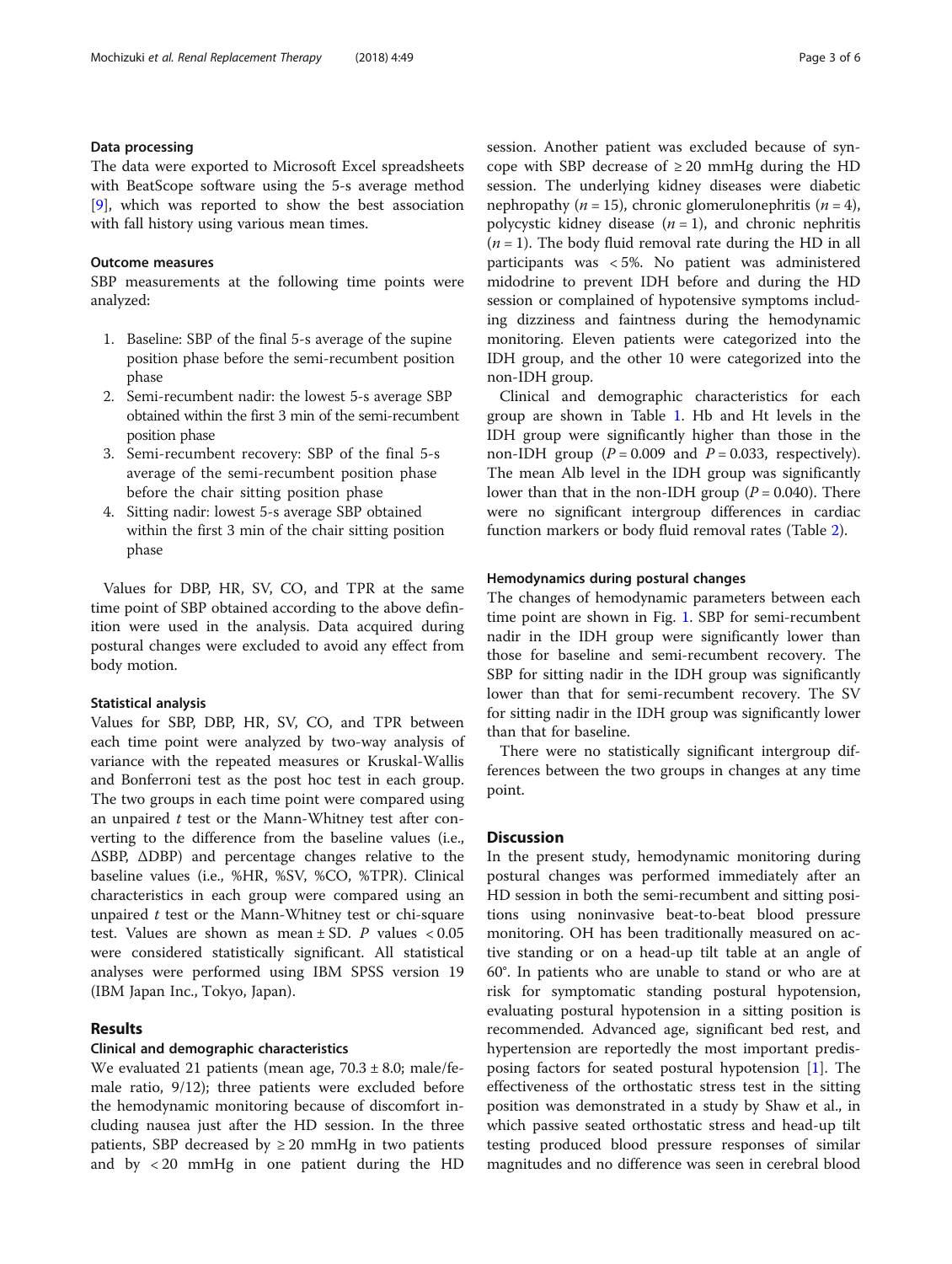<span id="page-3-0"></span>

|                            | IDH group<br>$(n = 11)$ | Non-IDH group<br>$(n = 10)$ | $P$ value |
|----------------------------|-------------------------|-----------------------------|-----------|
| Characteristics            |                         |                             |           |
| Age (years)                | $71.1 \pm 8.7$          | $70.4 \pm 7.1$              | 0.852     |
| HD vintage (years)         | $7.5 \pm 5.6$           | $7.4 \pm 7.2$               | 0.888     |
| Male/female                | 5/6                     | 4/6                         | 0.617     |
| $DM (+/-)$                 | 8/3                     | 7/3                         | 0.705     |
| <b>BMI</b>                 | $23.4 \pm 2.4$          | $22.2 \pm 3.2$              | 0.354     |
| <b>CTR</b>                 | $51.1 \pm 3.4$          | $49.2 \pm 3.4$              | 0.246     |
| Medications                |                         |                             |           |
| ACEI/ARB (%)               | 9.1                     | 10.0                        | 0.739     |
| β-blocker (%)              | 9.1                     | 10.0                        | 0.739     |
| Ca antagonist (%)          | 36.4                    | 20.0                        | 0.145     |
| Laboratory parameters      |                         |                             |           |
| Hb                         | $11.8 \pm 0.6$          | $10.6 + 1.2$                | 0.009     |
| Ht                         | $36.3 \pm 2.3$          | $32.7 \pm 4.4$              | 0.033     |
| <b>BUN</b>                 | $56.3 \pm 17.7$         | $59.2 \pm 13.1$             | 0.689     |
| Cr                         | $9.79 \pm 4.41$         | $9.23 \pm 1.23$             | 0.369     |
| Alb                        | $3.4 \pm 0.3$           | $3.6 \pm 0.2$               | 0.040     |
| TC                         | $163.1 \pm 43.9$        | $171.3 \pm 37.9$            | 0.669     |
| TG                         | $109.3 \pm 48.8$        | $104.3 \pm 35.6$            | 0.815     |
| HDL-c                      | $42.9 \pm 11.4$         | $42.8 \pm 10.6$             | 0.983     |
| CRP                        | $0.24 \pm 0.23$         | $0.09 \pm 0.08$             | 0.128     |
| Atherosclerotic parameters |                         |                             |           |
| ABI                        | $0.95 \pm 0.21$         | $1.10 \pm 0.13$             | 0.087     |
| <b>TBI</b>                 | $0.59 \pm 0.15$         | $0.63 \pm 0.13$             | 0.596     |
| ba-PWV                     | $2233.3 \pm 460.0$      | $2087.1 \pm 584.4$          | 0.530     |
| SPP                        | $63.3 \pm 16.1$         | $63.1 \pm 11.9$             | 0.979     |

Data are expressed as means ± SD

BMI body mass index, DM diabetes mellitus, CTR cardiothoracic ratio, ACEI angiotensin-converting-enzyme inhibitor, ARB angiotensin receptor blocker, Ca calcium, Hb hemoglobin, Ht hematocrit, BUN blood urea nitrogen, Cr creatinine, Alb albumin, TC total cholesterol, TG triglycerides, HDL-c highdensity lipoprotein cholesterol, CRP C-reactive protein, ABI ankle-brachial index, TBI toe-brachial index, ba-PWV brachial-ankle pulse wave velocity, SPP skin perfusion pressure

Table 2 Markers of cardiac function and removed body fluid rate

|                             | IDH group<br>$(n = 11)$ | Non-IDH group<br>$(n = 10)$ | $P$ value |
|-----------------------------|-------------------------|-----------------------------|-----------|
| $LVEF$ $(%)$                | $67.8 + 7.8$            | $71.1 + 12.5$               | 0.495     |
| BNP (pre-HD session)        | $177.7 + 120.4$         | $109.4 + 67.9$              | 0.160     |
| BNP (post-HD session)       | $83.7 + 53.6$           | $61.4 + 30.8$               | 0.297     |
| Removed body fluid rate (%) | $3.48 + 1.07$           | $2.96 + 0.45$               | 0.187     |

flow velocity in the middle cerebral artery between the two tests in healthy volunteers [\[8\]](#page-5-0).

In this study, patients with IDH had orthostatic intolerance upon postural change from a supine to a semi-recumbent position immediately after an HD session. This finding supports our assumption that HD therapy negatively affected orthostatic tolerance in HD patients with IDH. Furthermore, the nadir SBP in the sitting position was significantly lower than that in the semi-recumbent position in the patients with IDH, that is, the change from the semi-recumbent to the sitting position decreased the SBP.

In the IDH group, compensatory responses to orthostatic stress such as increases in HR and TPR for stabilizing arterial pressure did not reach statistical significance in spite of significant SBP and SV decrease. Since the orthostatic HR response may be a useful marker of cardiac baroreflex function [\[10](#page-5-0)], this result suggests that autonomic dysfunction including diabetic and/or uremic neuropathy was a possible factor for those poor responses considering the lack of a significant intergroup difference in major risk factors for orthostatic intolerance such as age, cardiac function measured by LVEF and BNP level, and body fluid removal rate. Further studies are needed to investigate the effect of those factors on orthostatic intolerance immediately after an HD session.

The post-dialysis period includes not only a higher risk for postural hypotension but also other factors that may increase the risk for accidental falls. Cook et al. revealed that HD treatment altered motor function in older HD patients, weakening their strength and decreasing their mobility after the HD session [\[7\]](#page-5-0). Soangra et al. reported decreased sit-to-walk test performance pre- versus post-HD session [[17](#page-5-0)]. Furthermore, a greater postural sway in the post- versus pre-HD session was observed [[18](#page-5-0)] in addition to poorer postural control in HD patients than in age-matched controls, which was further exacerbated by the simultaneous performance of a cognitive task [[19](#page-5-0)]. These results suggest that the immediate post-HD period is particularly unsafe, so medical staff in dialysis units should be sure to provide the necessary support [[18](#page-5-0)]. Accordingly, dialysis staff should consider such alterations concerning physical function post-dialysis as well as the probability of the aforementioned postural hypotension immediately after the HD session. It is likely that dialysis staff already knows about the increased risk for post-dialysis falls; however, only a few studies have reported hemodynamic data from that period. This study is the first to use beat-to-beat technology immediately after an HD session to capture rapid and transient hemodynamic fluctuations.

There were significant differences in Hb, Ht, and Alb levels between the IDH and non-IDH groups. It is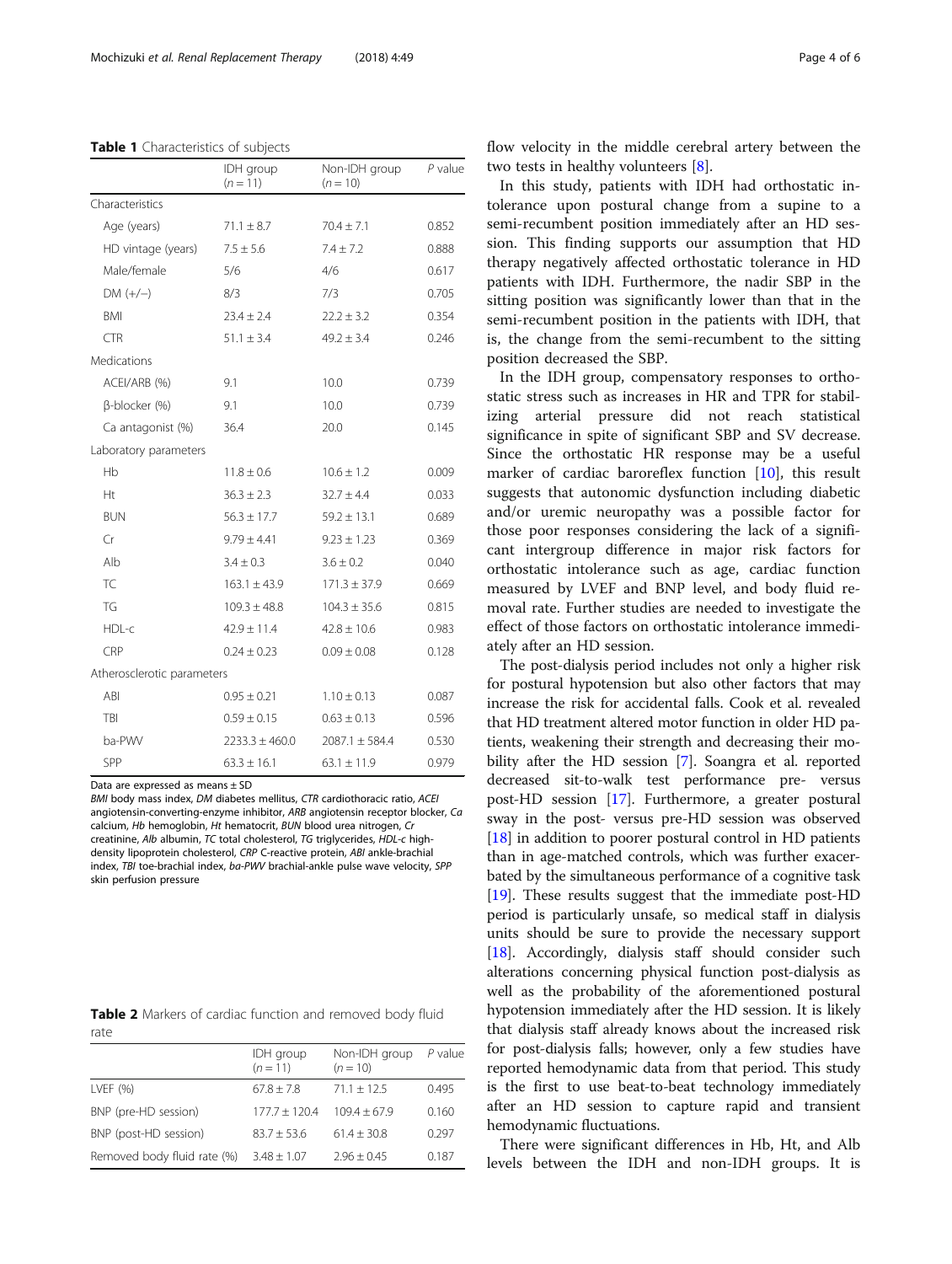<span id="page-4-0"></span>

known that anemia is one of the factors that aggravate OH in the general population [[20\]](#page-5-0). However, Hb and Ht level measurements in both groups in this study were within the target range recommended by the Japanese Society of Dialysis Therapy guideline [[21](#page-5-0)], which suggests that even patients with target Hb and Ht levels could develop OH immediately after HD. Meanwhile, the K/DOQI guidelines [[15](#page-5-0)] include hypoalbuminemia as a factor related to IDH; however, whether the intergroup difference in Alb has clinically relevant significance remains unclear because of a lack of evidence.

There are several limitations to this study. First, the small sample size may have affected its ability to show a statistically significant difference in some measures. In addition, we could not evaluate the impact of DM which is the most common disease associated with peripheral damage to the autonomic nerves [[22\]](#page-5-0) and could not evaluate patients with hypotensive symptoms before hemodynamic monitoring, who might have had orthostatic intolerance just after HD session. Second, the correlation between IDH and orthostatic intolerance immediately after dialysis was not fully clarified. It is well known that intradialytic and orthostatic hypotension have multifactorial causes. Future studies to identify factors related to post-dialysis OH are needed to enable the earlier detection of fall risk. Third, there is a diverse pattern of orthostatic BP decay [[11\]](#page-5-0) such as initial and delayed OH in which a blood pressure decrease occurs within 15 s and after 3 min, respectively  $[23]$  $[23]$  $[23]$ ; however, we could not investigate the blood pressure patterns and recovery times. Further studies on blood pressure decrease timing are needed to develop more effective strategies to reduce the probability of post-dialytic falls in HD patients upon returning home.

## Conclusion

In patients with IDH, postural changes from the supine to the semi-recumbent position immediately after an HD session may significantly decrease SBP. Postural changes from a semi-recumbent to a sitting position may also significantly decrease SBP. These results suggest that beat-to-beat hemodynamic monitoring during HD session provides useful information to identify the patients with a potential risk for post-dialytic falls and that dialysis care team members should provide support to patients with IDH who are transferring out of bed to prevent post-dialytic falls.